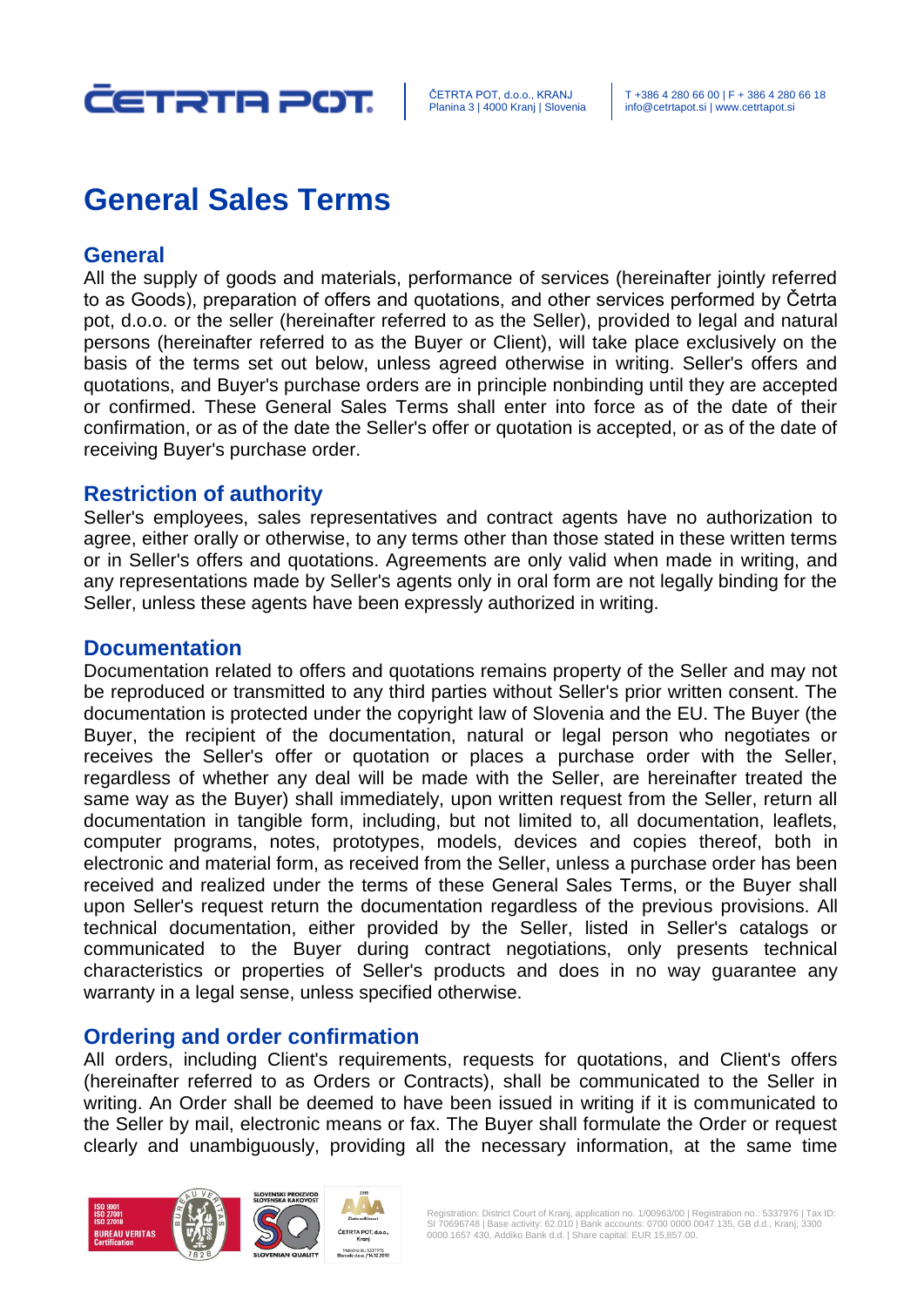

limiting the information to the specification of the item, quantity and desired delivery location, as in the contrary case the Seller has the right to reject the Order. All other characteristics of the Order, such as price, are in Seller's domain. The Seller shall, upon request, provide the Buyer or Client a written quotation and/or contract, and the Buyer's confirmation of the quotation/contract shall be made in an unambiguous way. The quotation is valid and binding for the Seller for 30 days, unless agreed otherwise with the Buyer.

## **Delivery time**

General delivery time for the delivery of Goods is 60 to 90 days from the day the Buyer confirms the received quotation, or in accordance with mutual agreement with the Client. In the case of large and complex information system layouts, the Seller reserves the right to extend the delivery time in agreement with the Client.

## **Pricing**

The Seller defines prices of Goods according to market supply and demand. The Seller submits the price list or a quotation to the Client in accordance with the request for quotation, and reserves the right to any discounts and changes in pricing until the time the Buyer confirms the quotation. All prices on the price list and in quotations are in Euro (EUR).

### **Payment terms**

The Buyer is obligated to pay the purchase price within 8 days of the delivery or installation of Goods. When the Buyer purchases several software components (whereas these software components can be the Human Resource Management system, Time and Attendance system, and Payroll system), the purchase price is calculated per each component. At the time each software component is handed over to the Buyer into test environment or for testing, the Seller charges 70% of the total purchase price, and the Buyer shall pay this price in 30 days. At the time of handing over the software component into production environment, the remaining part of the purchase price is charged, and the Buyer shall pay this in 30 days. The Buyer and the Seller can mutually agree on special payment terms.

## **Retention of title**

The Seller retains the title to the delivered Goods until the settlement of the entire purchase price under the quotation or contract, and to the settlement of all due and overdue claims arising from the business relationship with the Buyer or Client. If the Seller and Buyer use a bank account to conduct business, the Seller retains the right to be paid all outstanding items from the account. In the event of late payment or other material breaches of the contract or quotation by the Buyer concerning a significant part of Buyer's obligations, the Seller has the right to temporarily withdraw the Goods and the provisioning of services. The exercising of this right does not constitute contract termination, unless expressly stated so in writing.

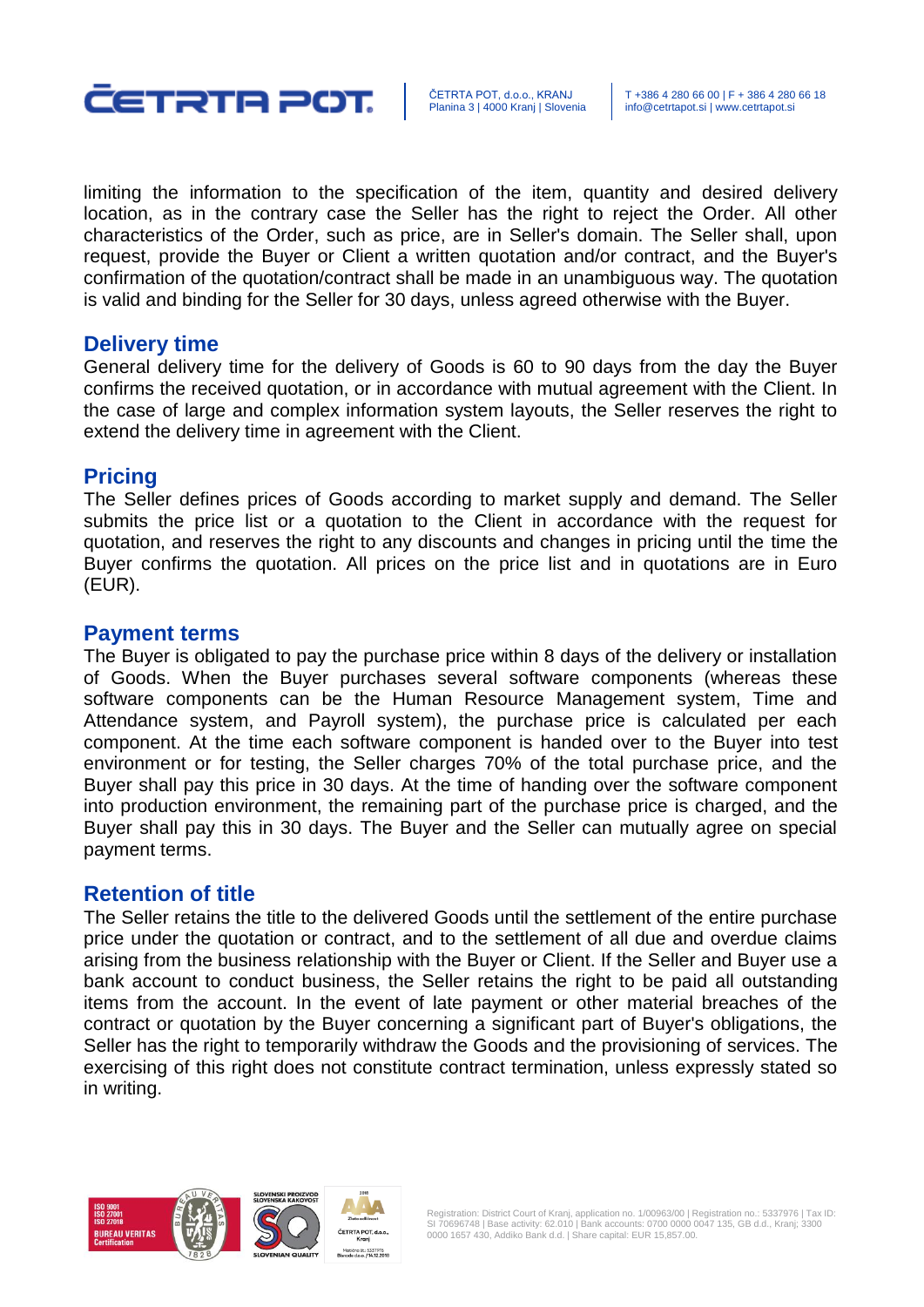

# **Quality of Goods**

The quality of Goods will be determined by the Seller and the Buyer on the basis of product quality criteria. The Seller warrants to the Buyer that upon delivery, the Goods will comply with the then applicable technical standards and will be free from defects resulting from implementation not meeting specifications, inappropriate material, or quality of the Goods. Compliance of the Goods with the technical documentation shall be supported by appropriate documents. Goods that are required to conform with health, safety, and environmental protection standards for products sold within the European Economic Area, shall bear the CE marking.

### **Complaints, limitation period, warranty**

Obvious defects shall be reported to the Seller in writing immediately or no later than eight days after the receipt of the Goods. Unless the Seller receives such notification, all complaints regarding such defects will be discarded. In other cases, statutory duties of reviewing purchased Goods and reporting apply. The limitation period for complaints starts as of the date of installation or acceptance into service and amounts to 12 months for all Goods (new, spare parts and service parts). In the case of defective Goods, the defects shall either be rectified or the Goods replaced, subject to Seller's discretion, within reasonable period of time. If the defect rectification or replacement of Goods fails, or if the defect rectification or replacement of Goods is rejected or postponed for an unreasonable period of time, the Buyer may seek compensation, price reduction or contract cancellation. Replaced and/or returned parts will become the property of the Seller. The Seller makes no warranty for any defects resulting from normal wear and tear, improper use, insufficient protection or use of faulty equipment, and defects for which warranty is void. The Seller bears no responsibility for guarantee and warranty claims when such claims are based on defects arising from incorrect or improper use of the Goods, improper installation of the Goods, coincidence, unintended or negligent use, insufficient maintenance, improper other equipment into which the Goods are installed or connected with, Client's improper structural design, improper location of use, or any chemical, electrical or electronic impacts on the Goods. The Seller is in no way responsible for conformance check of any devices not supplied by the Seller with regard to the device purpose and intended use, which normally are not known to the Seller, and disclaims any liability in this respect. Moreover, the Seller provides no warranty for insignificant deviations from the agreed quality, when the impact on the usability of the Goods is minimal. If the Buyer or a third party makes any changes or repairs to Seller's Goods by itself (Goods include, but are not limited to Seller's devices or products, parts of Seller's devices or products, and devices installed by the Seller), the Seller is free from any responsibility. For repairs and spare parts, the Seller provides warranty to the same extent as for the original Goods, but only within the warranty period for the original Goods. In the case of conditional acceptance of the Goods and warranty claim, the Buyer commits to handle the Goods with due diligence. At the time of claiming the warranty, the Buyer is obligated to enable the Seller, upon request, to inspect the Goods in question, take over these Goods and review supporting documents. Until the receipt of Goods that are the subject of the warranty claim, the Buyer bears the entire risk of incidental destruction or damage to the Goods. The warranty period for purchased hardware is generally 12 or 24 months from the date of acceptance or signature of the

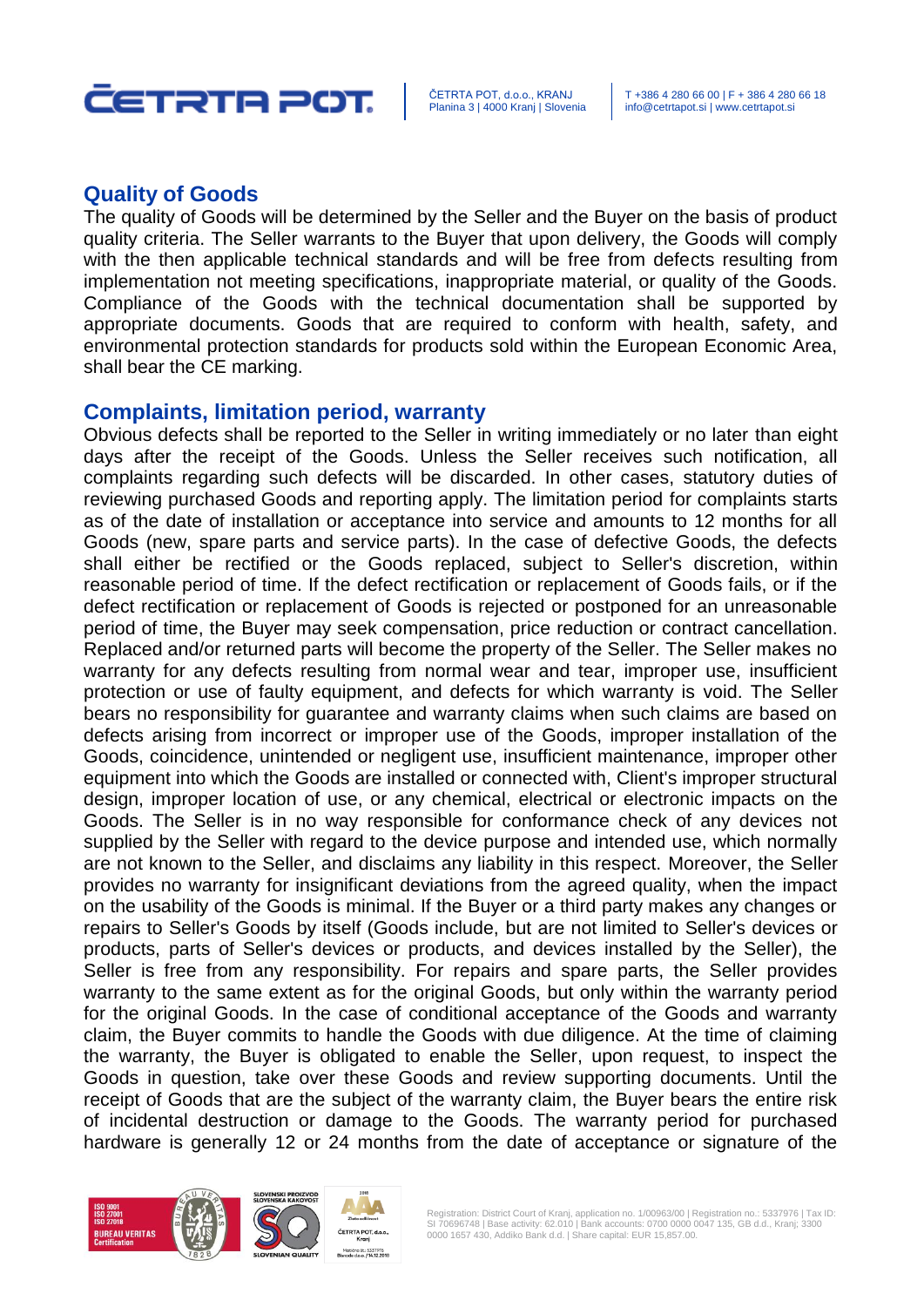

acceptance record, whereas for ID cards and chips, the warranty period is 30 days from acceptance or start of use.

# **Confidential information**

Confidential information exchanged between the Seller and the Buyer includes, but is not limited to, financial information, business plans and strategies, business operations and systems, trade secrets, and information relating to sales agents, employees, customers and vendors, or supplier technology, such as systems, discoveries, innovations, enhancements, research, development, know-how, models, product specifications, software, codes, schematics, designs, prototypes, devices, hardware, technical documentation, and manufacturing processes. The Seller is entitled to provide information about the Buyer to third parties for the purpose of Seller's promotion and when required to do so by sector-specific legislation, and in particular, the Seller is entitled to use and provide the information about the Buyer to insurance institutions, banks and other financial organizations.

### **Protection of confidential and other information**

The Buyer shall not disclose, distribute or publish any confidential and other information received during the negotiation with the Seller about the conclusion or realization of business cooperation to any natural or legal person without Seller's prior written consent, except to Buyer's employees who shall commit to comply with these terms, and additionally, the Buyer shall not use confidential information for any other purpose. The Buyer agrees to apply reasonable care in preventing any unauthorized disclosure of confidential information, and in no case apply this care to a lesser extent than used to protect Buyer's most confidential information.

#### **Contractual penalty**

The Buyer is not eligible to any contractual penalty for any delay or incorrect fulfillment by the Seller, unless otherwise stipulated by a contract.

# **Conclusion of business cooperation contracts (Maintenance or Lease Agreement)**

The Buyer and the Seller may enter into a Maintenance or Lease Agreement for the KADRIS 4 system based on their demonstrated interest. In addition to all the provisions in the General Sales Terms, such agreement will also be subject to the provisions of the Special Conditions for Maintenance or Lease of the KADRIS 4 System.

## **Dispute resolution, jurisdiction and applicable law**

All disputes will be resolved by the Buyer and the Seller by mutual agreement and in the spirit of good business relationships.

Should the Buyer and the Seller fail to resolve the dispute amicably, the competent court of Kranj will have the jurisdiction to do so, unless stipulated otherwise in a contract.